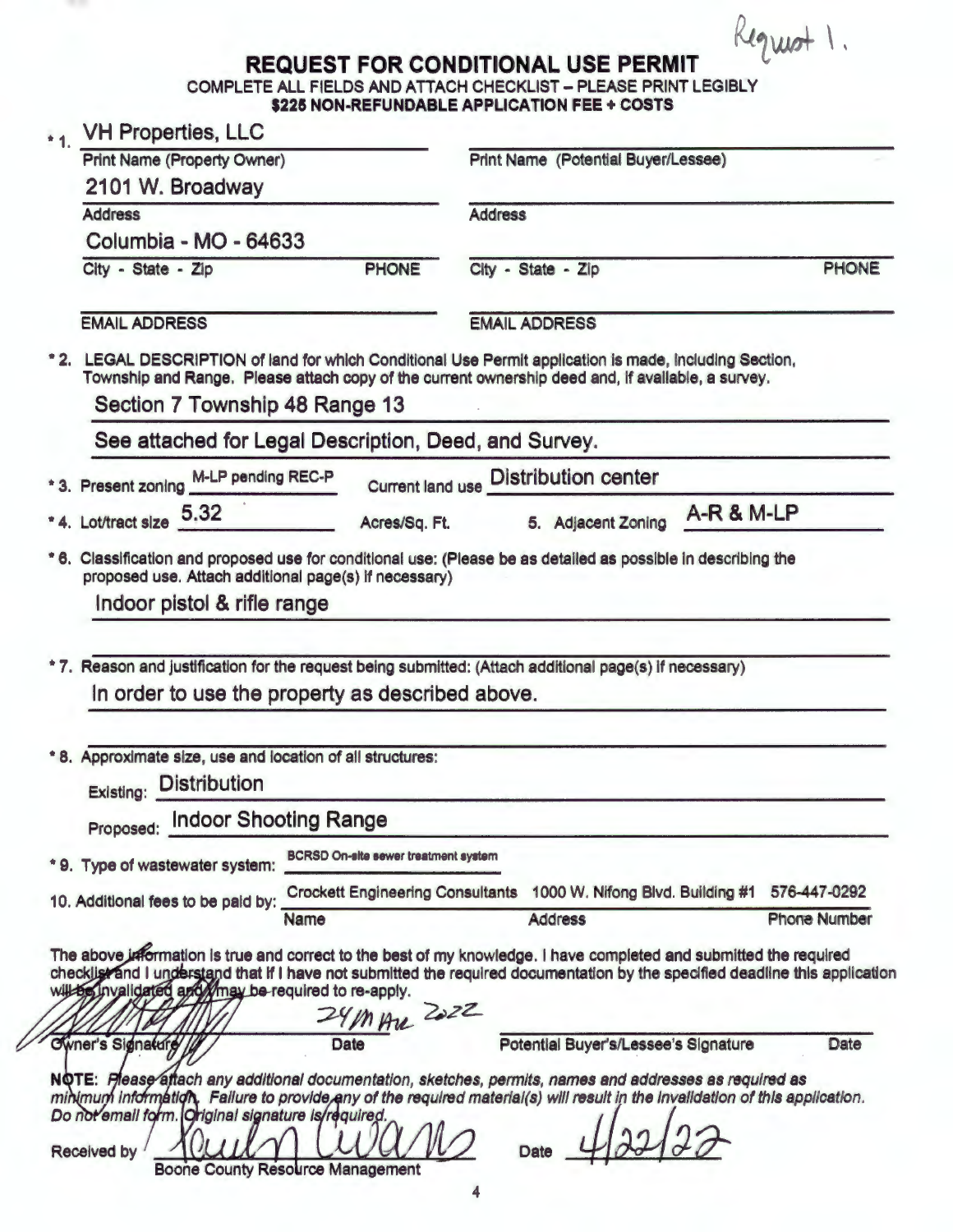

March 28, 2022

Thad Yonke Boone County Resource Management 801 E. Walnut Columbia, MO 65201

Re: Midway USA Campus Conditional Use Permit

Mr. Yonke:

With this letter and supplemental documents, please find the submittal of the Conditional Use permit applications for Midway USA Campus.

There are 3 conditional use permits being requested for the REC-P zoning, the following 3 conditional uses are as followed:

- 1. Indoor pistol and rifle range.
- 2. Restaurant, cafeteria, and bars when incidental to the recreational uses on the premises.
- 3. Incidental retail sales and services accessory to the main use.

Please feel free to call if you have any questions.

Sincerely,

Crockett Engineering Consultants, LLC

Inic Cent

Tim Crockett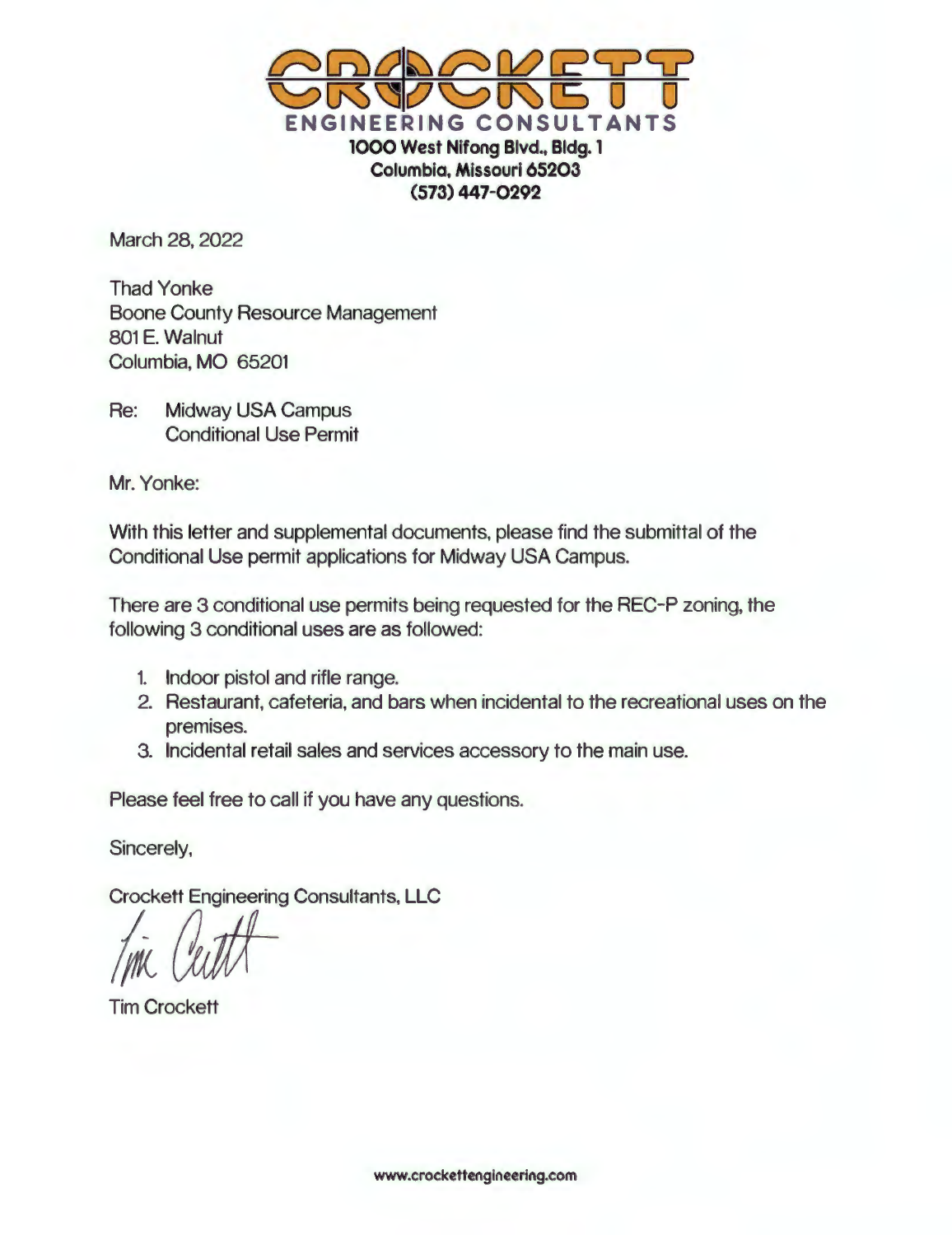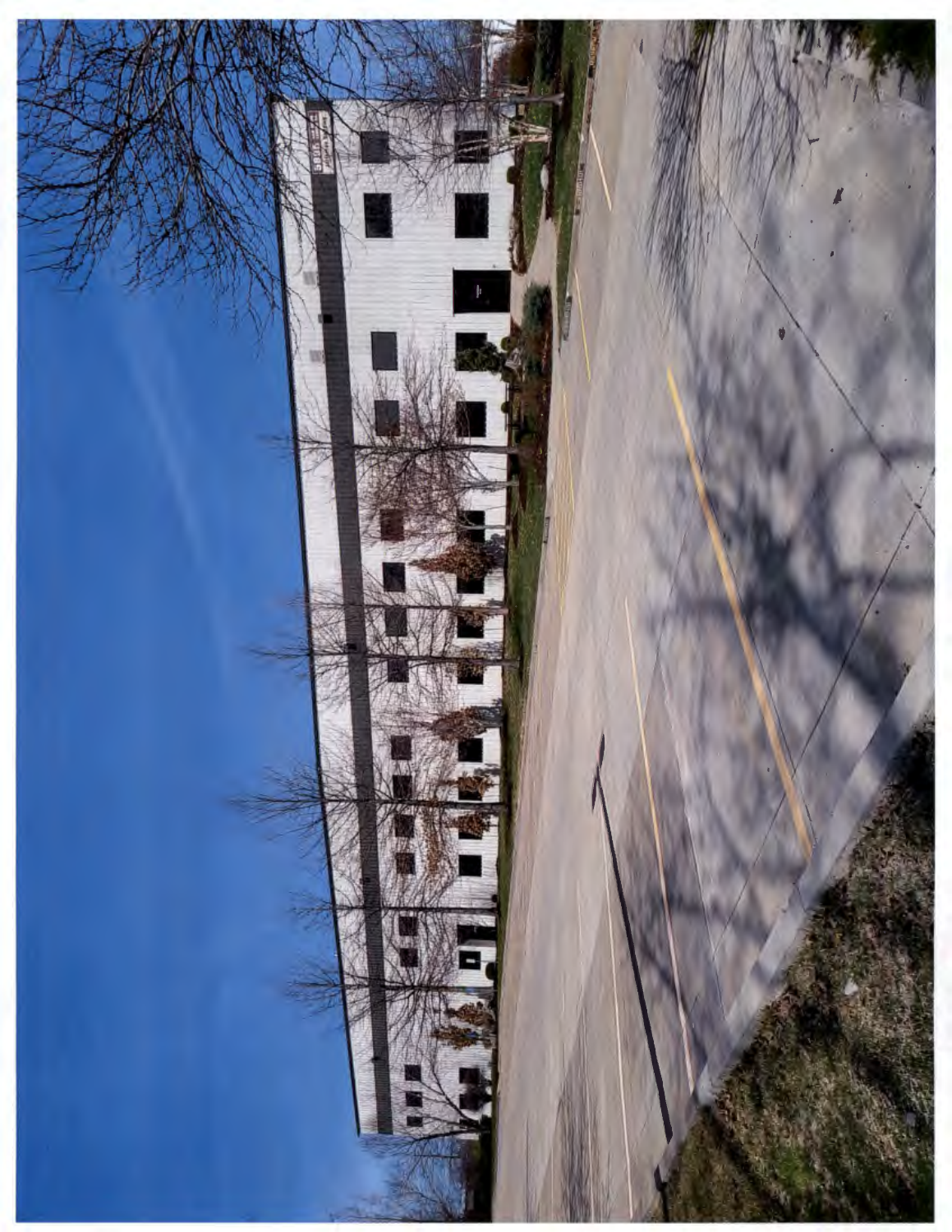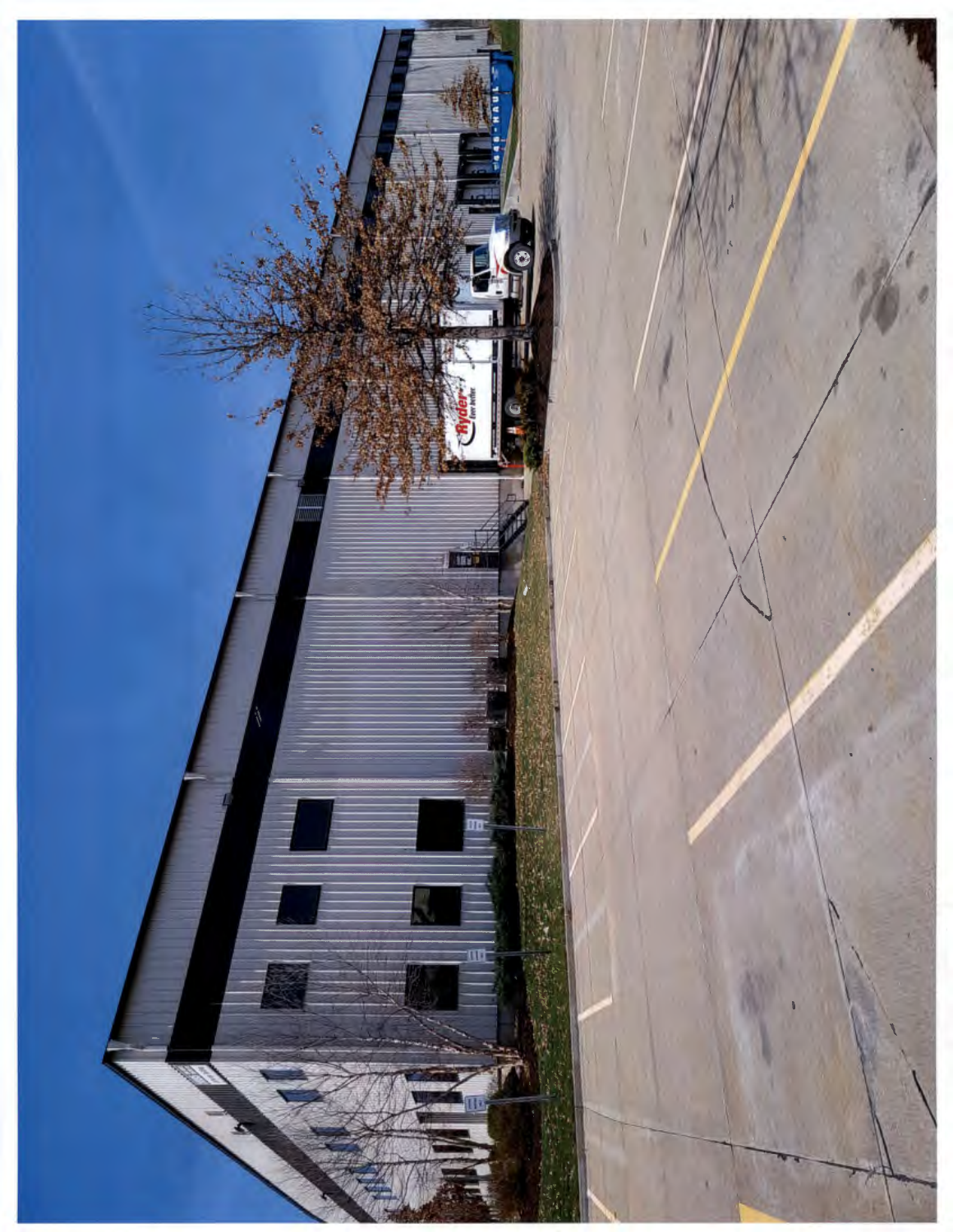